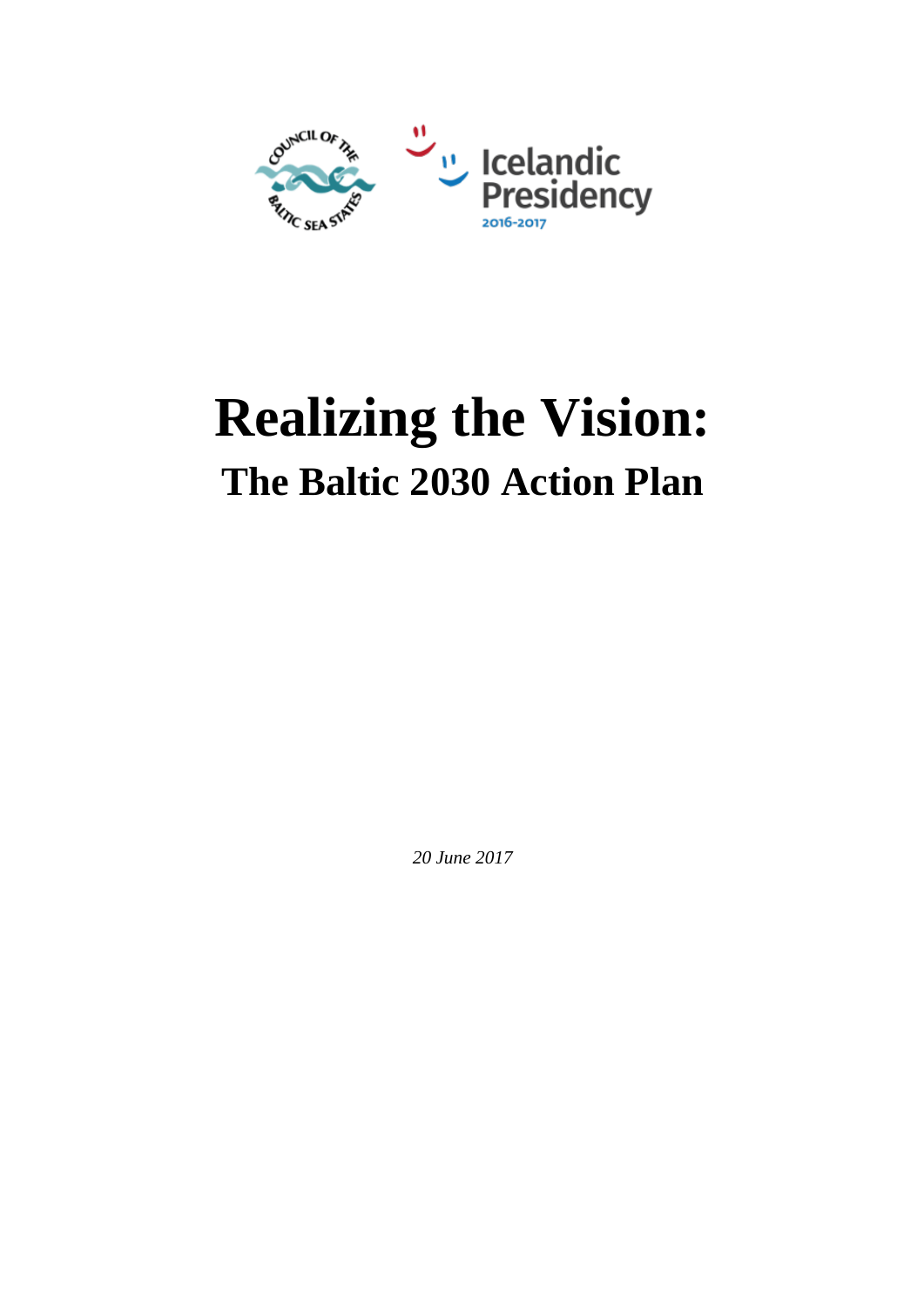# **Table of Contents**

| 1. Establishing the 2030 Agenda as a Regional Framework for Development 13         |  |
|------------------------------------------------------------------------------------|--|
| 2. Stimulating Pan-Baltic Networking and Engagement in Key Sectors 13              |  |
|                                                                                    |  |
| 4. Empowering Civil Society to Amplify Innovation and Action  14                   |  |
|                                                                                    |  |
| 6. Facilitating and Monitoring Regional Partnership for Sustainable Development 14 |  |
|                                                                                    |  |
|                                                                                    |  |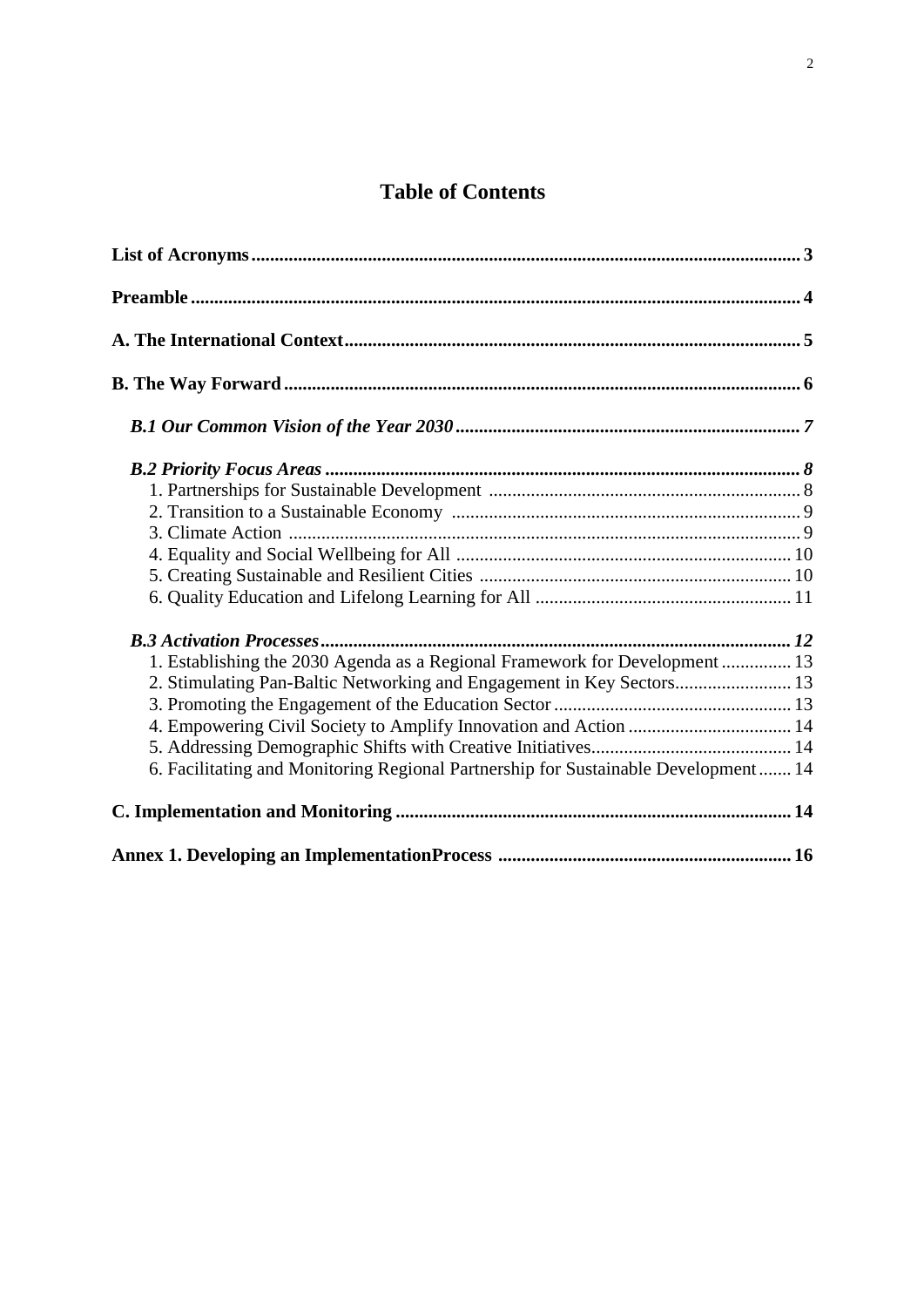# **List of Acronyms**

| <b>BSR</b>    | <b>Baltic Sea Region</b>                                       |
|---------------|----------------------------------------------------------------|
| <b>CBSS</b>   | Council of the Baltic Sea States                               |
| <b>EGSD</b>   | <b>Expert Group on Sustainable Development</b>                 |
| <b>HELCOM</b> | Helsinki Commission                                            |
| <b>HLPF</b>   | <b>High Level Political Forum</b>                              |
| <b>SDG</b>    | Sustainable Development Goal                                   |
| <b>UN</b>     | <b>United Nations</b>                                          |
| <b>UNESCO</b> | United Nations Education, Scientific and Cultural Organization |
| <b>VASAB</b>  | Vision and Strategies around the Baltic Sea                    |
|               |                                                                |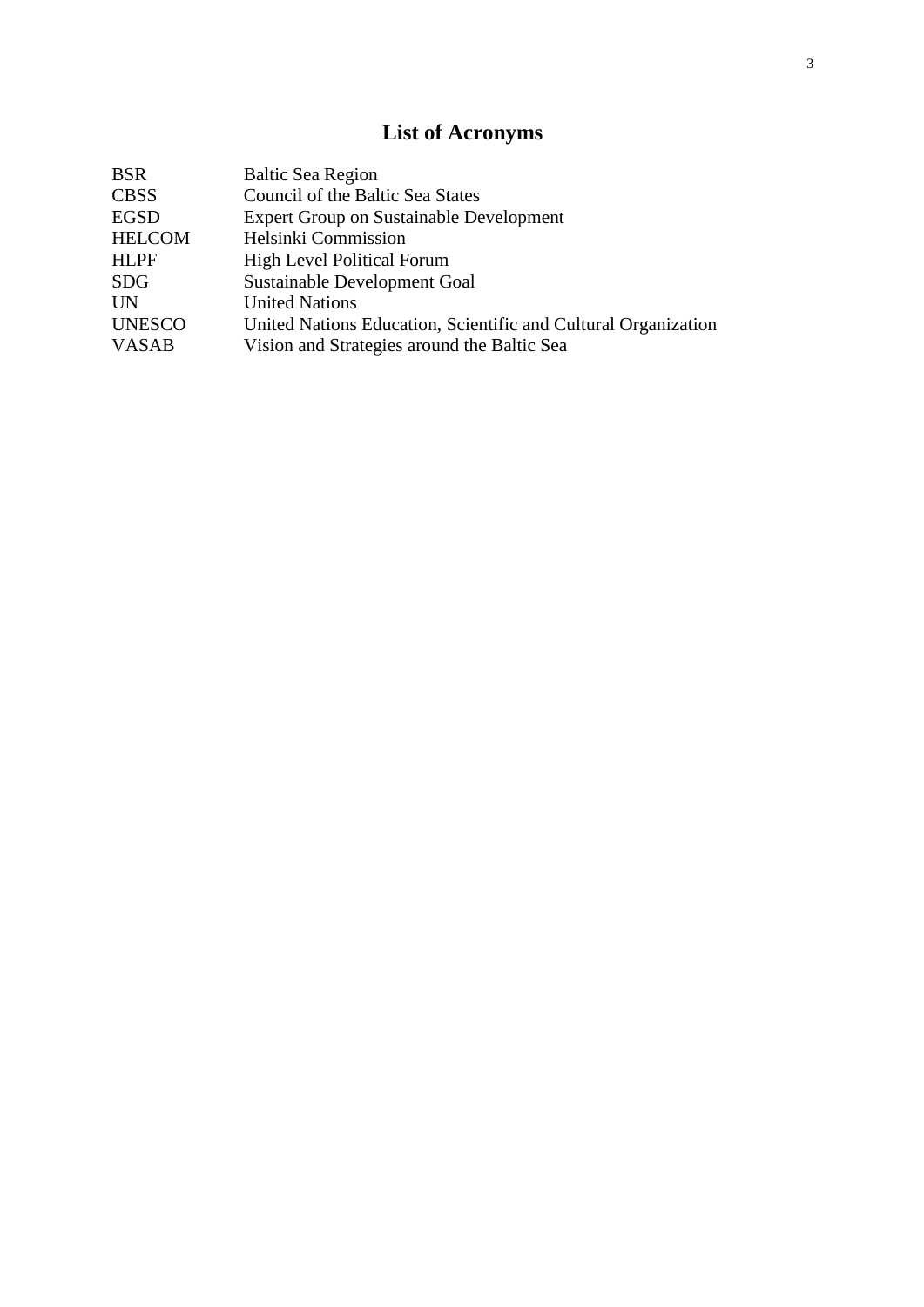## **Preamble**

"Realizing the Vision: The Baltic 2030 Action Plan" responds to the mandate, given by the CBSS member states (Denmark, Estonia, Finland, Germany, Iceland, Latvia, Lithuania, Norway, Poland, Sweden and Russia) in the Baltic 2030 Declaration of 6 June 2016, to create an action plan of cooperative and synergistic work to advance the 2030 Agenda for Sustainable Development in the Baltic Sea Region.

This Action Plan presents a new, *common vision* of sustainable development for the Baltic Sea Region. It applies the 2030 Agenda and Sustainable Development Goals to our macro-regional context and provides a general roadmap for working together — across all countries, sectors, and stakeholders — to achieve them.

This Action Plan is intended to create the framework for spreading recommendations, tools and best practices to support the achievement of the 2030 Agenda in the BSR. In addition to inspiring engagement and action among national governments, it is also intended to address the pan-Baltic stakeholders, sub-regional actors, cities, rural communities and business sector. The Baltic 2030 Action Plan is complementary to the ongoing plans and efforts of the BSR countries and other stakeholders. The Action Plan is broad and aspirational and will be followed by a more detailed discussion about the implementation of the Action Plan

The Baltic 2030 Action Plan encompasses six *focus areas* — thematic topics prioritized for regional collaboration — and six *activation processes*, recommended cooperative activities that will help fill gaps, stimulate greater engagement, and add value to existing regional collaboration efforts.

Climate change is one of these focus areas, and the framework presented in this Action Plan emphasizes low-emission development and climate-resilience, as these remain critical challenges and areas of priority collaboration in the Baltic Sea Region.

This document is a *universal call to action*, in the spirit of the 2030 Agenda. By inspiring broad and concerted action, the Action Plan is intended to:

- Reflect the universal and integrated agenda of the Sustainable Development Goals
- Be inclusive of the many regional activities that are already advancing progress on specific aspects of the SDGs
- Add value to those activities by promoting an integrated approach and identifying gaps that need to be filled
- Respect the capacities and financial limitations of public entities, relying not on additional public funding to realize the SDGs, but on a widely-shared mobilization of human, social, and financial resources, from every sector and at every level.

Taken together, the common vision, the priority focus areas, and the activation processes provide a comprehensive framework to support increased and accelerated effort to realize the 2030 Agenda and SDGs throughout our macro-region. The Baltic 2030 Action Plan supports better coordination of sustainable development actions between the countries and encourages the spread of national as well as sub-regional implementation throughout the Baltic Sea Region.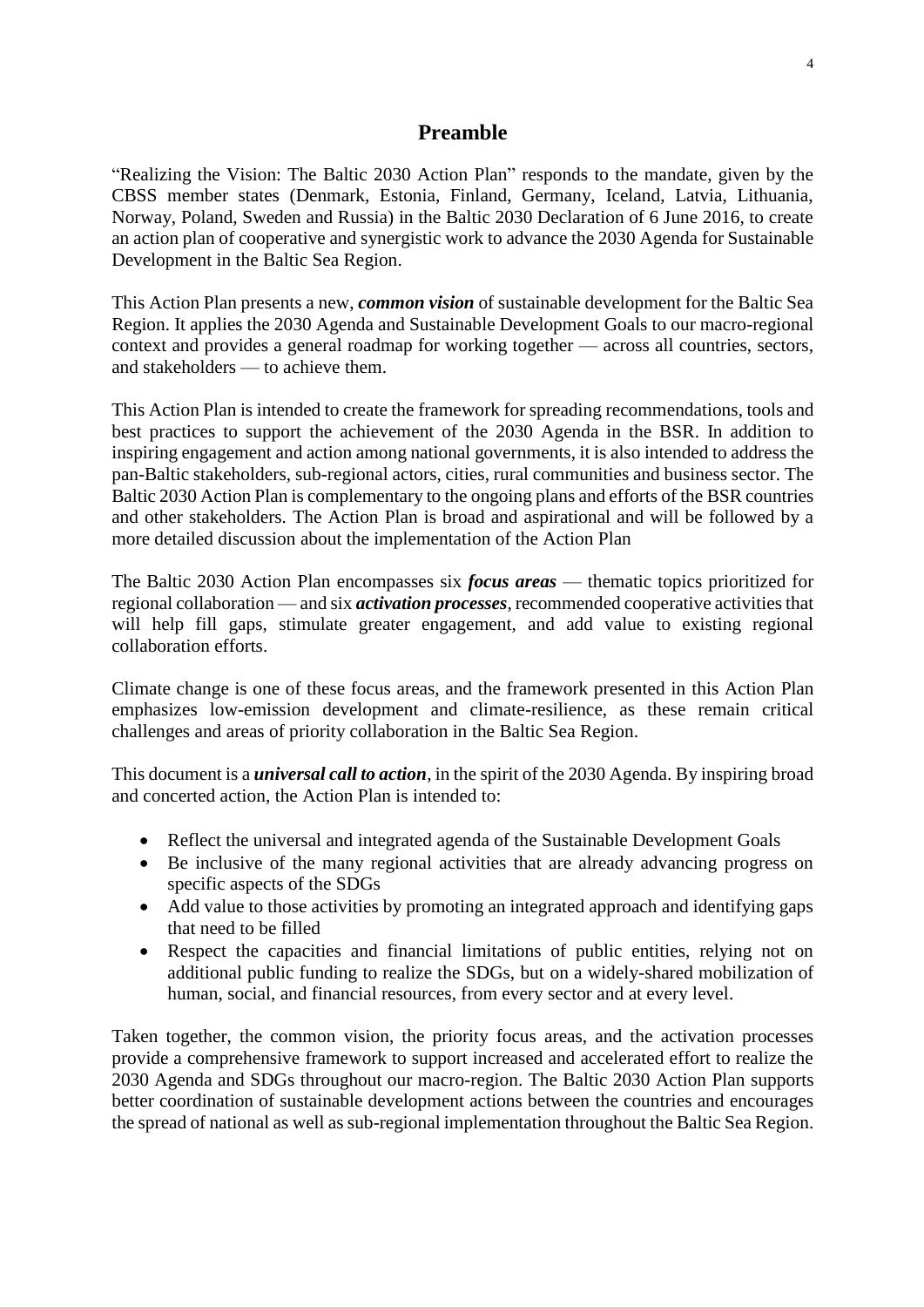*We call on all actors in the Baltic Sea Region — countries and stakeholders, including civil society, young people, business, education, regional and local authorities — to take the "bold and transformative steps" towards sustainable development, which are urgently needed, so that we may achieve this vision by 2030.*

#### **A. The International Context**

1

On 25 September 2015, the member states of the United Nations adopted the most ambitious global agreement in human history: The 2030 Agenda for Sustainable Development, which includes the 17 Sustainable Development Goals (SDGs) and associated 169 Targets. The 2030 Agenda and SDGs were built on a strong foundation: over three decades of international collaboration on sustainable development.

The process started in the mid-1980s with the work of the Brundtland Commission and its foundational book *Our Common Future* (1987), which introduced the concept of sustainable development into the inter-governmental dialogue of the United Nations. This was followed by *Agenda 21*, adopted at the first "Earth Summit" in Rio de Janeiro (1992), which began the process of translating the concept into policy and practice. The Millennium Development Goals (2000) brought the world together around measurable goals for development while the Johannesburg Plan of Implementation (2002) strongly expanded the concept of stakeholder participation, especially to private and civil sectors, in the realization of sustainable development. Finally, at the World Conference on Sustainable Development, in 2012, the international community of nations decided to create a new set of goals that would "address and incorporate in a balanced way all three dimensions of sustainable development and their inter-linkages" (*The Future We Want*, paragraph 246, 2012).

The 2030 Agenda marks a paradigm shift in the way national governments, in close collaboration with sub-national governments, civil society stakeholders, academia and the private sector, define and pledge to make sustainable development happen. The 17 SDGs represent an integrated, indivisible, and interlinked agenda that can provide incentives and guidance for the development of cross-sectoral solutions. A great deal of work lies ahead in order to define concrete paths for putting this interconnectedness into practice and using an integrated view as a standard aspect of planning, policy-making, funding, and monitoring, at all levels of government.

The text of the 2030 Agenda provides a roadmap for implementation that calls for crosssectoral, universal engagement, including every sector and every geographic scale. The text of the 2030 Agenda also recognizes the importance of the regional dimension (Paragraph 21):

We acknowledge also the importance of the regional and sub-regional dimensions, regional economic integration and interconnectivity in sustainable development. Regional and sub-regional frameworks can facilitate the effective translation of sustainable development policies into concrete action at the national level.<sup>1</sup>

*<sup>1</sup> "Regional" in the 2030 Agenda text refers to a large, multi-nation geographic area and is similar in meaning to "macroregion." "Sub-regional" in the 2030 Agenda refers to any smaller geographic grouping of nations. In contrast, "Subregional" in this Action Plan can mean a grouping of nations smaller than the whole Baltic Sea Region, a subnational geographic area, or a contiguous group of subnational geographic areas that crosses national borders.*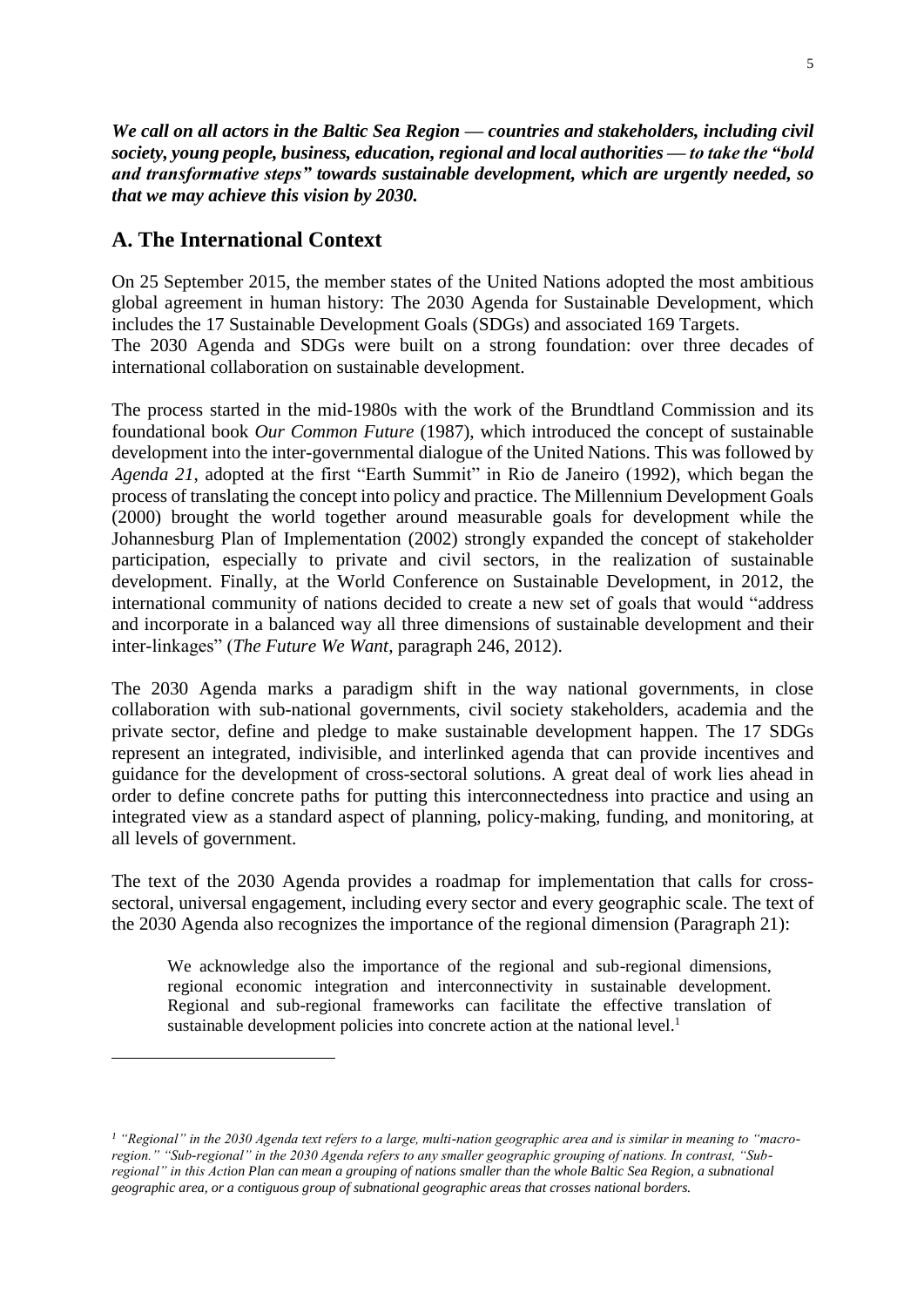Regions figure so prominently in the 2030 Agenda because collaboration across the national borders and sectors is essential to the accomplishment of the SDGs, for at least four reasons:

**1.** *Inter-governmental bodies are well-positioned to promote multi-sector collaboration that will help drive the success of national SDG efforts*. They transcend boundaries and promote an ethic of shared responsibility and commitment.

**2.** *Inter-governmental bodies can support, through dialogue and the exchange of best practices, the development of monitoring processes to track the effectiveness of implementation efforts at all levels*. They provide a common platform for discussing the translation of goals into practice and exchanging information on the accountability processes that countries use to monitor and assess their progress.

**3.** *Inter-governmental bodies can promote knowledge sharing to help countries develop best practices for implementing the SDGs*. They help countries adapt the SDGs to their own contexts and provide the space for creative dialogue that can help stimulate innovation.

**4.** *Inter-governmental bodies can provide a constructive environment for peer-to-peer review of national efforts to implement the SDGs*. Countries have decades of experience with regional international dialogue and thus are more likely to listen to the constructive ideas of their neighbours about how to improve planning, implementation and reporting.

Against this background, inter-governmental bodies in the Baltic Sea Region appear extremely well positioned to play an important role in supporting member countries, as well as all regional stakeholders, in the implementation of strategies and plans to realize the vision of the SDGs.

Enhancing collaboration can lead to a transformed region where sustainable development is the engine of economic prosperity, environmental quality, and social well-being; and the Baltic Sea Region is already building on a long history of successful work in this regard.

Sustainable development has been as a cross-cutting theme in the Baltic Sea region for more than 20 years. The Baltic 21 process was initiated over 20 years ago as a multi-stakeholder network, including both the national governments and the European Commission, the macroregional, sub-regional and intergovernmental organizations, financial and academic institutions, as well as non-governmental organizations and other relevant stakeholders. The Baltic Sea Region was the first macro-region in the world to adopt common goals for sustainable development.

Over the years, no other macro-region has had such a strong track-record on sustainable development in both principle and practice. The Baltic 2030 Action Plan builds on this legacy of cooperation, and extends it into the future, in alignment with the global 2030 Agenda.

# **B. The Way Forward**

There is much that is already happening in the Baltic Sea Region in support of the 2030 Agenda and Sustainable Development Goals, but some gaps and needs remain. Transparent and participatory qualitative progress is only possible if backed by regional agreements and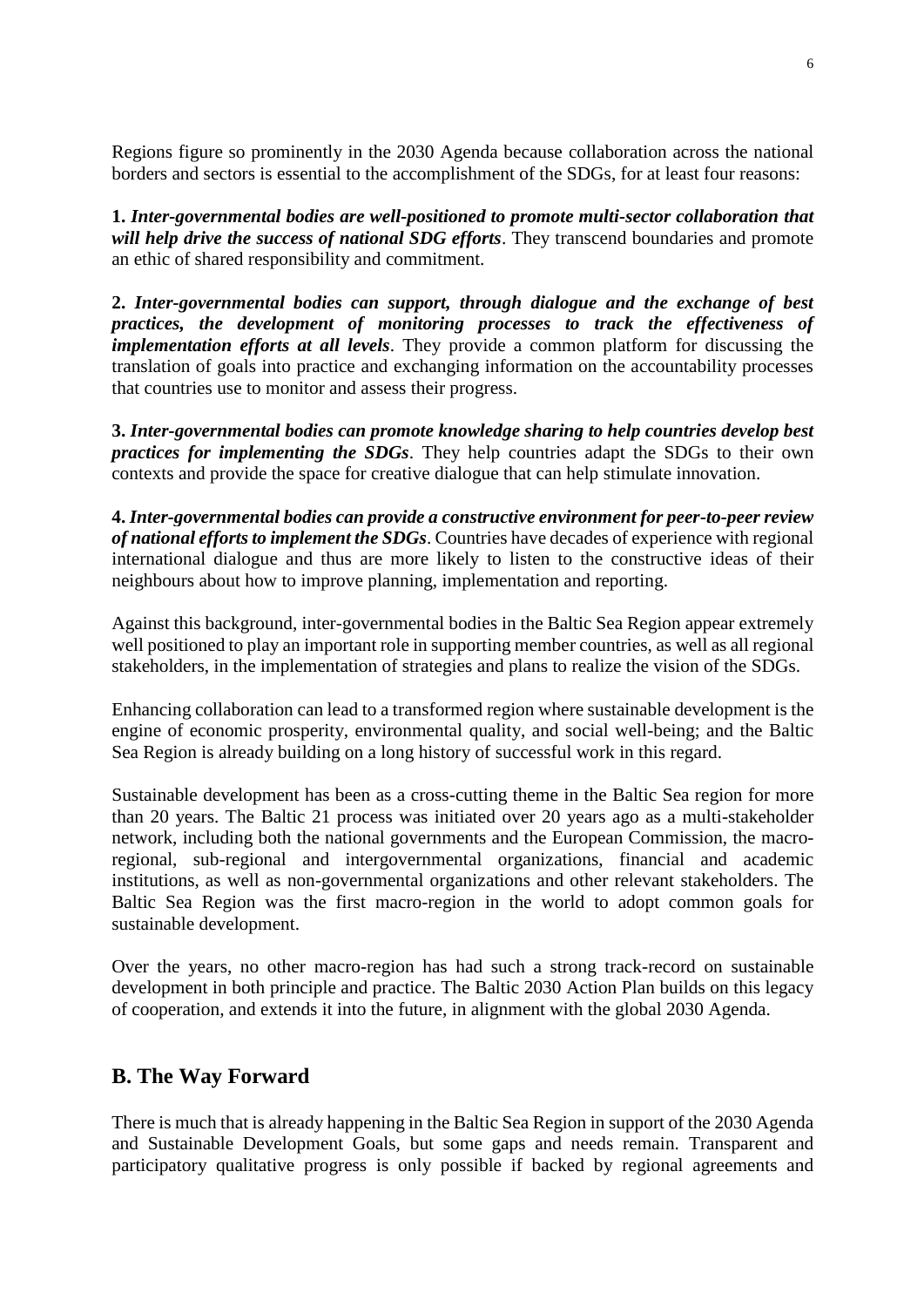partnerships, also in support of strengthened regional governance structures and an international Baltic Sea protection process that already includes regular assessments, monitoring, reporting, and reviews.

We recognize a need to:

- *Increase general awareness of the 2030 Agenda and the SDGs* in the Baltic Sea Region, and of sustainable development as an integrated concept.
- *Increase the overall level of engagement and activity* in the Baltic Sea Region that is focused on the realization of the Sustainable Development Goals.
- *Increase partnerships and transdisciplinary collaborations* for finding creative solutions for regional SDGs implementation.
- *Enhance cooperation, coordination and coherent approaches* among the Baltic Sea partners for efficient and effective synergies to bundle forces and avoid any duplication of work.
- *Broaden engagement* and stimulate greater activity in the private sector, civil society, education and academia.
- *Promote concepts of policy integration and coherence* to address the increasing complexity and inter-connectedness of sustainable development issues.
- *Redouble our efforts on existing cross-cutting issues* that are linked to multiple SDGs, including climate change, environmental quality in our sea, and promoting a sustainable approach to economic development through climate-neutral and resource-wise actions.
- *Focus attention on critical issues related to the six focus areas.*

To address these needs, the Baltic 2030 Action Plan has three key elements:

- 1. A new *common vision* that can inspire our work and be promoted to all stakeholders, institutions, sectors, and citizens, throughout the Baltic Sea Region.
- 2. A set of six *priority focus areas*, linked to that vision statement, to help guide our collaborative work on the Baltic 2030 process into the areas of greatest need and impact.
- 3. A set of six recommended *activation processes* that can empower all actors in the Baltic Sea Region to increase their engagement on collaborative work to achieve the 2030 Agenda, the SDGs, and our common vision.

# **B.1 Our Common Vision of the Year 2030**

*The Baltic Sea Region is among the first truly sustainable regions on Earth.*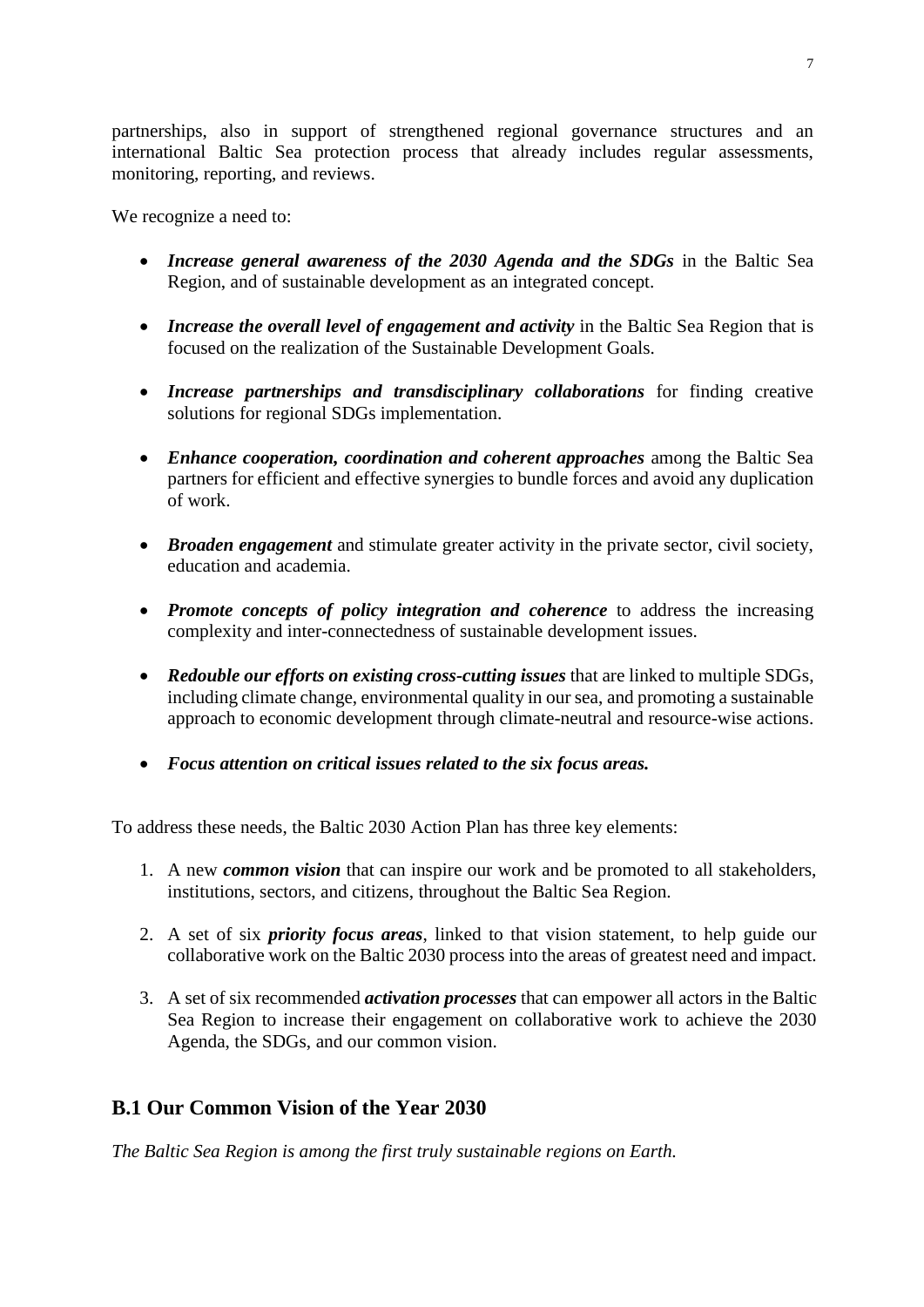- *The Baltic Sea Region is transformed and empowered because we have worked together in partnership.*
- *Following a transformation driven by innovation and entrepreneurship, the economies of the Baltic Sea Region follow a sustainable model that conserves resources, protects ecosystems, and provides meaningful employment for all.*
- *The Baltic Sea Region has responded to the challenges of climate change in alignment with the Paris Agreement and has increased resilience to climate change.*
- *Our cities, towns and communities are vital places that provide opportunities and a high quality of life for people of every age and background.*
- *All have access to excellent educational opportunities, at every phase of life.*
- *Gender equality is respected, all types of inequalities are being addressed, and the rights of all, with special attention to the rights of children, are protected.*

This vision statement is to be widely promoted and shared throughout the Baltic Sea Region, so that all actors can have the opportunity to adopt it and play their role in realizing its achievement.

# **B.2 Priority Focus Areas**

This framework of six priority focus areas, developed after an extensive review of common concerns and reflecting the input of many regional stakeholders, represents a practical way to address the complexity of the 2030 Agenda in the Baltic Sea region.

It is vitally important that these focus areas are not treated as six separate areas of work. They are deeply interconnected. Actions taken in one focus area should strive to bear that interconnectivity in mind, and continuously seek ways to integrate relevant aspects of other focus areas. This corresponds to the holistic approach of the 2030 Agenda.

These six areas of priority focus and their linkages to the Sustainable Development Goals are described below and illustrated in Figure 1.

#### *1. Partnerships for Sustainable Development (SDG 17)*

Creating macro-regional, multi-stakeholder, inclusive partnerships, taking into account respective roles and responsibilities of the stakeholders, are a core strategy for increasing regional cooperation and achieving sustainable development — a clear affirmation of the need for a Baltic 2030 process, which can encourage and catalyze the formation and strengthening of such partnerships. Existing partnerships should be strengthened, and new partnerships in the Baltic Sea Region should be encouraged, focused on **knowledge sharing, technical exchange, capacity building, developing more coherent policies, and finding innovative concrete practical solutions**. Partnerships function as an overarching theme that drives progress in all the other focus areas, as illustrated in Figure 1.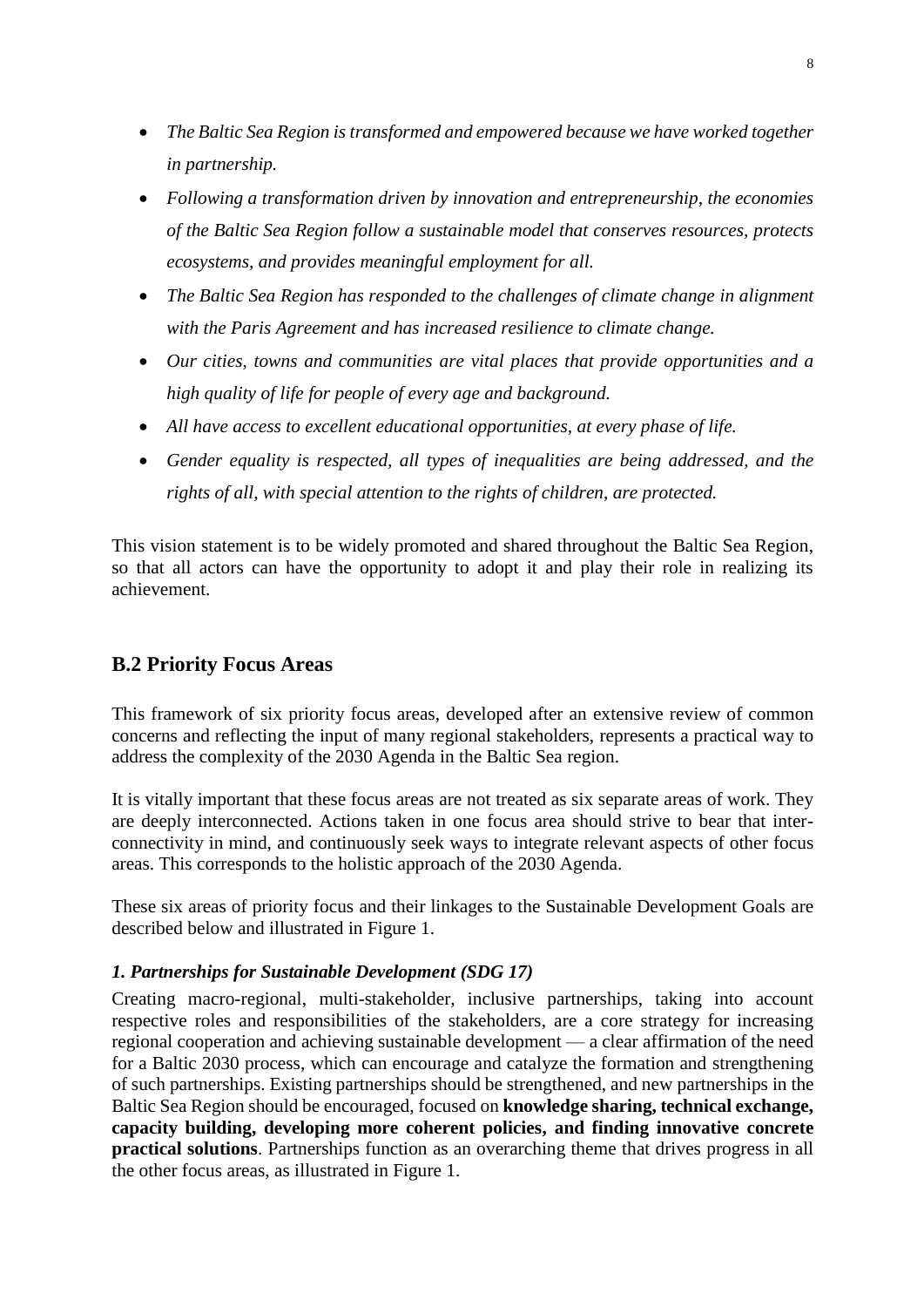## *2. Transition to a Sustainable Economy (SDGs 2, 6, 7, 8, 9, 12 and 14)*

This area creates a cluster of seven SDGs and focuses on how each contributes to the transition to a sustainable economy in the Baltic Sea Region. In most cases, working on one or two of the SDGs in this cluster has positive effects on all the others.

Given that our macro-region has one of the world's largest ecological footprints, we have much to do if we are to achieve this economic transition, across many of these SDGs, which urge us **to increase efficiency, reduce waste, manage resources wisely, adopt more sustainable production practices and lifestyles**, and learn to live in greater harmony with nature.

This focus area includes several inter-connected challenges:

- Creating a sustainable agricultural system (SDG 2)
- Addressing water issues, such as using water efficiently, reducing water pollution, and protecting water-related ecosystems (SDG 6)
- Providing affordable and clean energy for all and continuing the energy transformation from fossil to renewable sources (SDG 7)
- Ensuring productive employment and decent work for all, including a commitment to increasing entrepreneurship and enhancing youth employment (SDG 8)
- Fostering research and innovation and sustainable industrial processes (SDG 9), with a special focus on Target 9.4: "upgrade infrastructure and retrofit industries to make them sustainable, with increased resource-use efficiency and greater adoption of clean and environmentally sound technologies and industrial processes." The need to adapt creatively to a "silver economy" (an economy with an aging demographic) also falls under the general terms of SDG 9.
- Ensuring responsible consumption and production patterns (SDG 12), and promoting a "green" and "circular bio-based economy" on land and a sustainable "blue economy" in the Baltic Sea, noticing the Declaration of the European Ministers responsible for the Integrated Maritime Policy on Blue Growth, 20 April 2017, Valetta, Malta.
- Ensuring sustainable use of the Baltic Sea and its marine resources (SDG 14), recognizing ocean-related targets of other SDGs and focusing on strengthened implementation of the HELCOM Baltic Sea Action Plan by 2021 and renewed actions until  $2030.<sup>2</sup>$

#### *3. Climate Action (SDG 13 and aspects of SDGs 2, 3, 15 and 16)*

1

Climate-related issues remain a central concern in the Baltic Sea Region, and will continue to be a special area of priority. This focus area links strongly to the previous one, "Transition to a Sustainable Economy," because essentially all actions under that focus area will help to address climate change issues as well. Achieving a low-emission and resource-wise Baltic Sea Region is the recommended objective as a part of climate change mitigation.

However, work on the issue of climate change should reflect the integration of mitigation and adaptation issues, which requires enhanced regional cooperation, especially in the area of

*<sup>2</sup> As decided by the Baltic Sea countries and the EU at the Helcom High-Level Segment on 28th of February 2017 in Helsinki, Finland*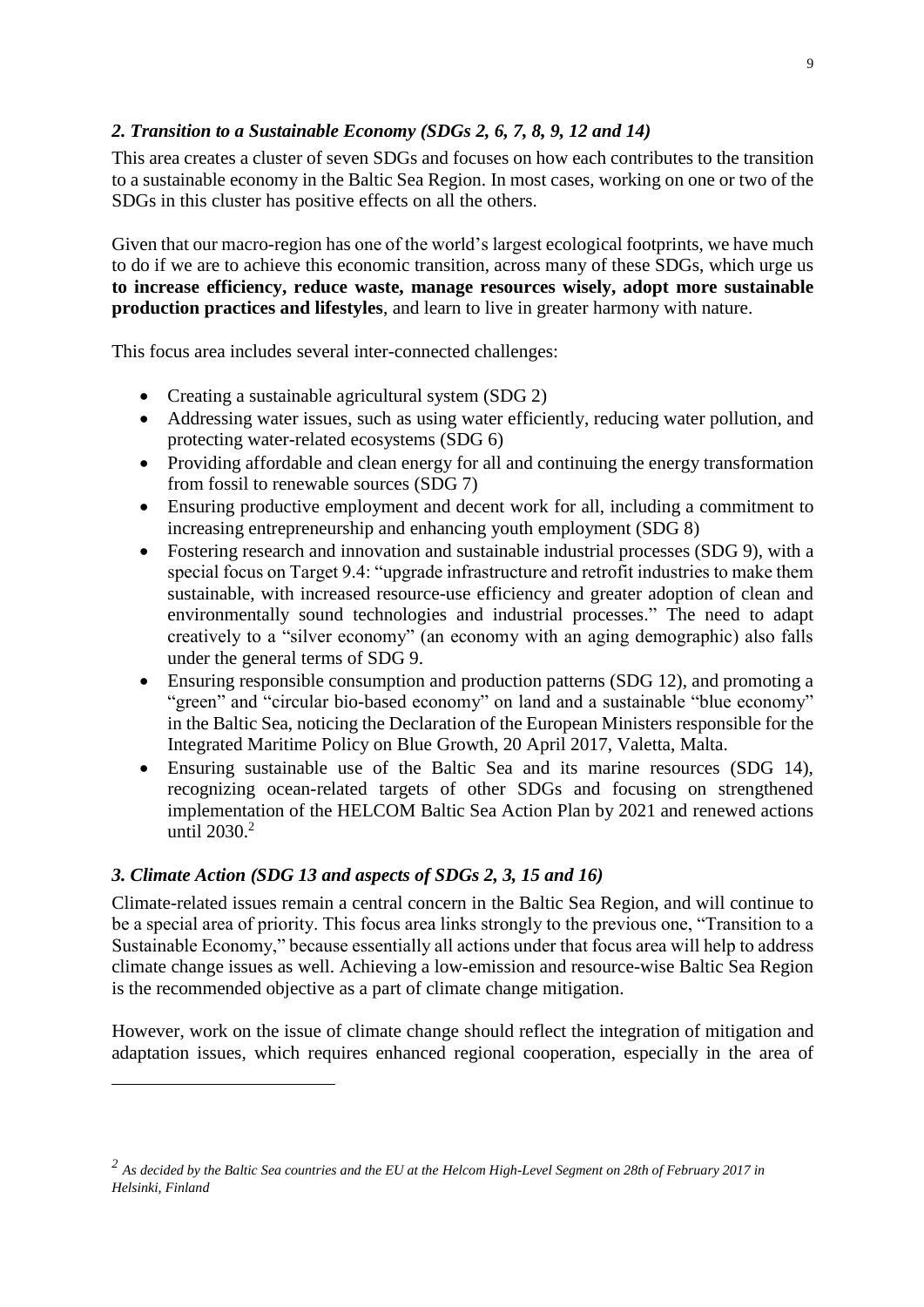increasing **climate change adaptation and resilience**. This focus area encompasses several related dimensions, including **emergency preparedness and disaster risk reduction management** related to climate and weather risks BSR (SDG 16), **monitoring emerging new health risks** (SDG 3), **food security risks** (SDG 2), **responding to stresses in regional ecosystems** (SDG 15), and other challenges. A key objective of work in this focus area is to mainstream climate change adaptation as part of all planning and sectoral development processes in order to strengthen the resilience of infrastructure and of societies generally and to support the implementation of the Sendai Framework for Disaster Risk Reduction in the BSR.

## *4. Equality and Social Wellbeing for All (SDGs 1, 2, 3, 5, 10 and 16)*

The Baltic Sea Region includes countries that are rated among the world's most equal — but also some of the world's most rapidly changing societies, moving in the direction of rising inequality.

**Gender equality (**SDG 5) is given special priority in this cluster, because achieving this Goal remains, according to many indicators, an issue of significant challenge for all countries in The Baltic Sea Region. Gender equality has also been identified internationally as one of the key Goals necessary for the achievement of the other Goals.

The **rights of children**, which are covered in several of the SDGs, are also given special priority here. Children should not be living in situations of abuse, exploitation, trafficking and violence, anywhere in the BSR.

This cluster also supports a focus on the Baltic Sea Region's shared **demographic challenges**, including an **aging population**, **population shifts** within the BSR, **migration** patterns into and out of the BSR, as well as **inequities in the economic and social circumstances** of BSR citizens. There are also significant differences among people in the BSR when it comes to life span and healthy life years, and there remain many **health-related challenges** for us to work on together. Aspects of SDG 2 are also included in this cluster, because many in the BSR suffer from nutrition-related ailments (such as obesity).

SDG 1 is included in this cluster because while the Baltic Sea Region includes some of the world's most prosperous countries, we have not completely eradicated poverty. There are people in poverty living in our countries, in forms ranging from lack of inclusion in social protection programs to destitute homelessness, as well as poverty arising from the interactions between rural and urban areas. "**Ending poverty in all its forms**" remains a challenge to be addressed in every country in the Baltic Sea Region.

SDG 16 is included in this cluster because of the continuing need in the BSR **to address crime and violence and acts of discrimination which people face in the Baltic Sea Region**.

#### *5. Creating Sustainable and Resilient Cities and Communities (SDG 11)*

By 2050, the world's urban population is expected to nearly double, making urbanization one of the twenty-first century's most transformative trends. This is true for the world, but also for the Baltic Sea Region. Populations, economic activities, social and cultural interactions, as well as environmental and humanitarian impacts, are increasingly concentrated in cities, and this poses massive sustainability challenges in terms of housing, infrastructure, basic services, food security, health, education, decent jobs, safety and natural resources, among others.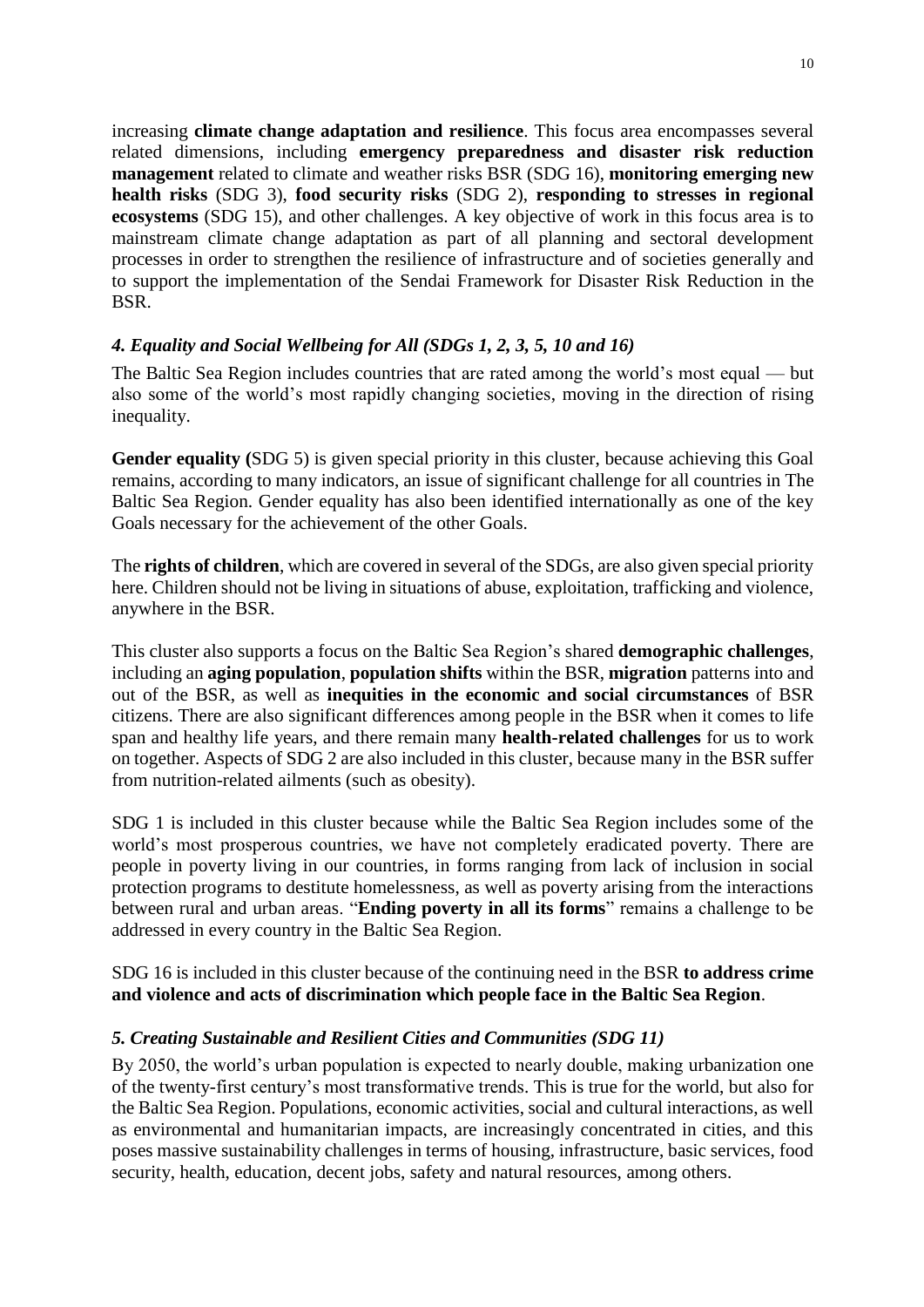At the same time, **supporting positive economic, social and environmental links between urban, peri-urban and rural areas** — by strengthening national, macro-regional, and subregional development planning — is crucial. Work in the Baltic Sea Region on these issues needs to acknowledge a territorial perspective anchored in mutually-reinforcing **urban-rural synergies,** and not focus narrowly on cities. This systemic view is crucial for implementing the SDGs in the Baltic Sea Region and successfully addressing issues such as **sustainable and low emission transport and energy supply, spatial planning**, **resilience to climate change** and **ensuring a supply of resources to industry and urban areas**.

Other challenges and opportunities posed by the urbanizing world of the 21st Century are livelihood creation, poverty, inequality, informality, the provision of basic services, connectivity, air pollution, safety and inclusion. When it comes to achieving many of the SDGs, towns and cities — including their connections to rural areas and their linkages across national boundaries — are a real test of our capacity to create effective strategies, **integrated planning processes, and inclusive multi-stakeholder partnerships.**

For all these reasons, creating sustainable towns and cities (not just dynamic capital cities) is important to the wellbeing of the whole Baltic Sea Region. But there is great unevenness in the health and vitality of our cities as well as in their practice of sustainability, their level of resilience, and the overall quality of their infrastructure. Some cities in the Baltic region are considered among the most sustainable in the world, but even these are not yet truly sustainable.

The Baltic 2030 process needs to support and supplement existing efforts **to empower all our communities to achieve sustainable development** at the local level — and all the SDGs, as adapted to that level. **Exchange among subnational and local governments, parliamentarians, civil society, the private sector, professionals and practitioners, the scientific and academic community, and other relevant stakeholders** is vital in this regard, as is the **promotion of social innovation processes** at all levels. Vertical integration should be promoted wherever possible.

In addition, the **climate resilience of urban areas** could be strengthened by b**etter forecast and warning systems** to prepare for extreme weather and water events and up-to-date vulnerability and risks assessments for addressing the best measures to cope with the predicted and observed climate change impacts. For example, more "green infrastructure" is needed to improve the control of flash floods and urban runoff. $3$ 

#### *6. Quality Education and Lifelong Learning for All (SDG 4)*

<u>.</u>

#### Promoting **quality education — with a special focus on education for sustainable development**.

In the BSR, successfully addressing many of the challenges we face is particularly dependent on having a solid educational foundation, as well as the ability to acquire new learning methods

*<sup>3</sup> "Green infrastructure can be broadly defined as a strategically planned network of high quality natural and semi-natural areas with other environmental features, which is designed and managed to deliver a wide range of ecosystem services and protect biodiversity in both rural and urban settings." Source: DG-Environment, European Commission.*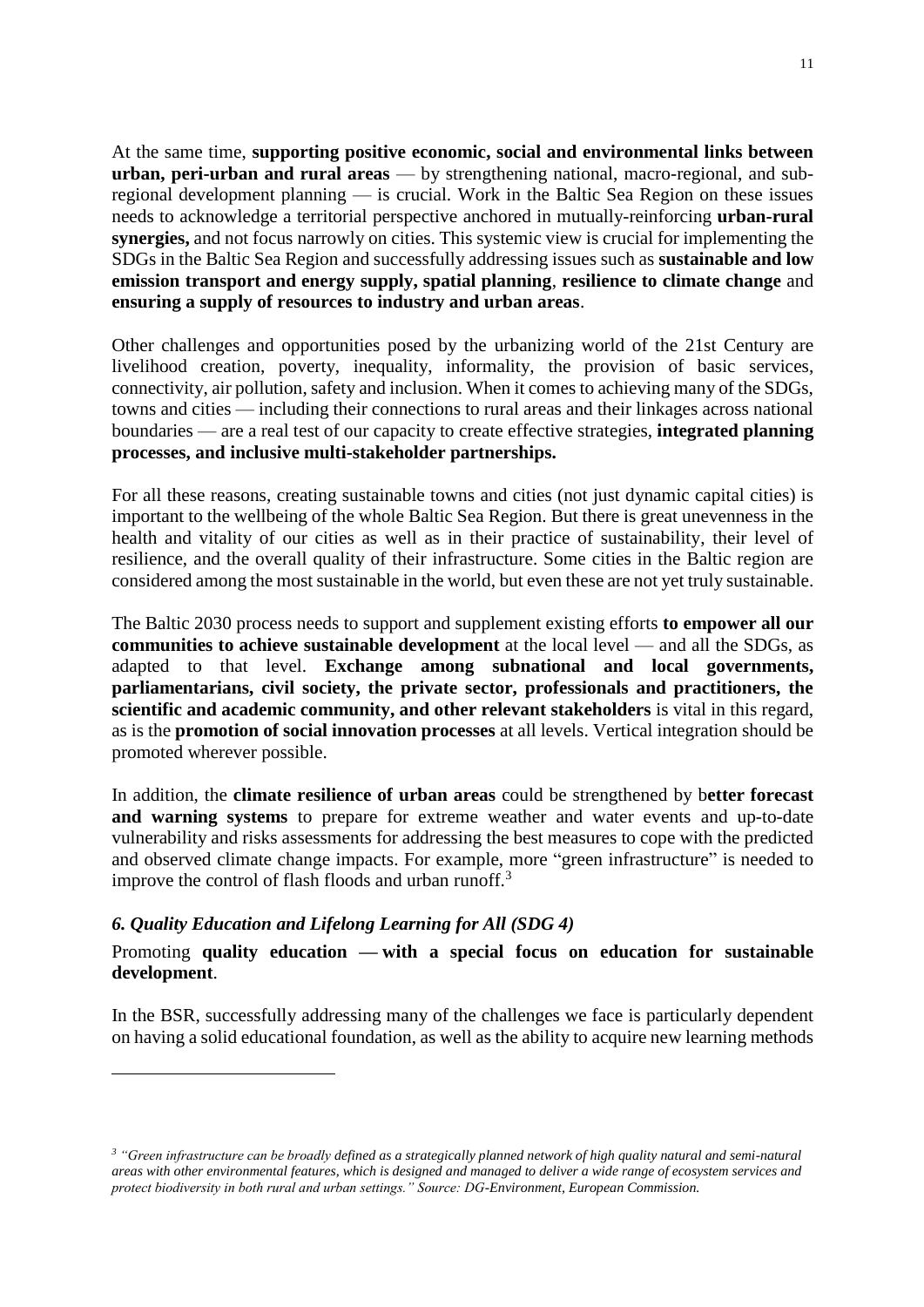and new skills over the course of one's life. Transforming our economy, addressing climate change, tackling rapidly changing social and health issues, and supporting implementation of sustainable development in the local level are all complex processes requiring research, new knowledge, innovation, and learning exchange.

At the same time the BSR is experiencing accelerated technology advance in areas such as robotics, digitalization, social media, and artificial intelligence. These rapid changes are underscoring the need to **develop an approach to education and lifelong learning throughout the Baltic Sea Region** that can support all countries and citizens to adapt constructively to these emerging realities.

This focus area includes this full array of issues related to education and lifelong learning, including a **special emphasis on scientific literacy and research, STEM (science, technology, engineering and mathematics) education and innovation,** which can support sustainable development from an economic, social, and cultural perspective.



*Figure 1: The Six Priority Focus Areas*

#### **B.3 Activation Processes**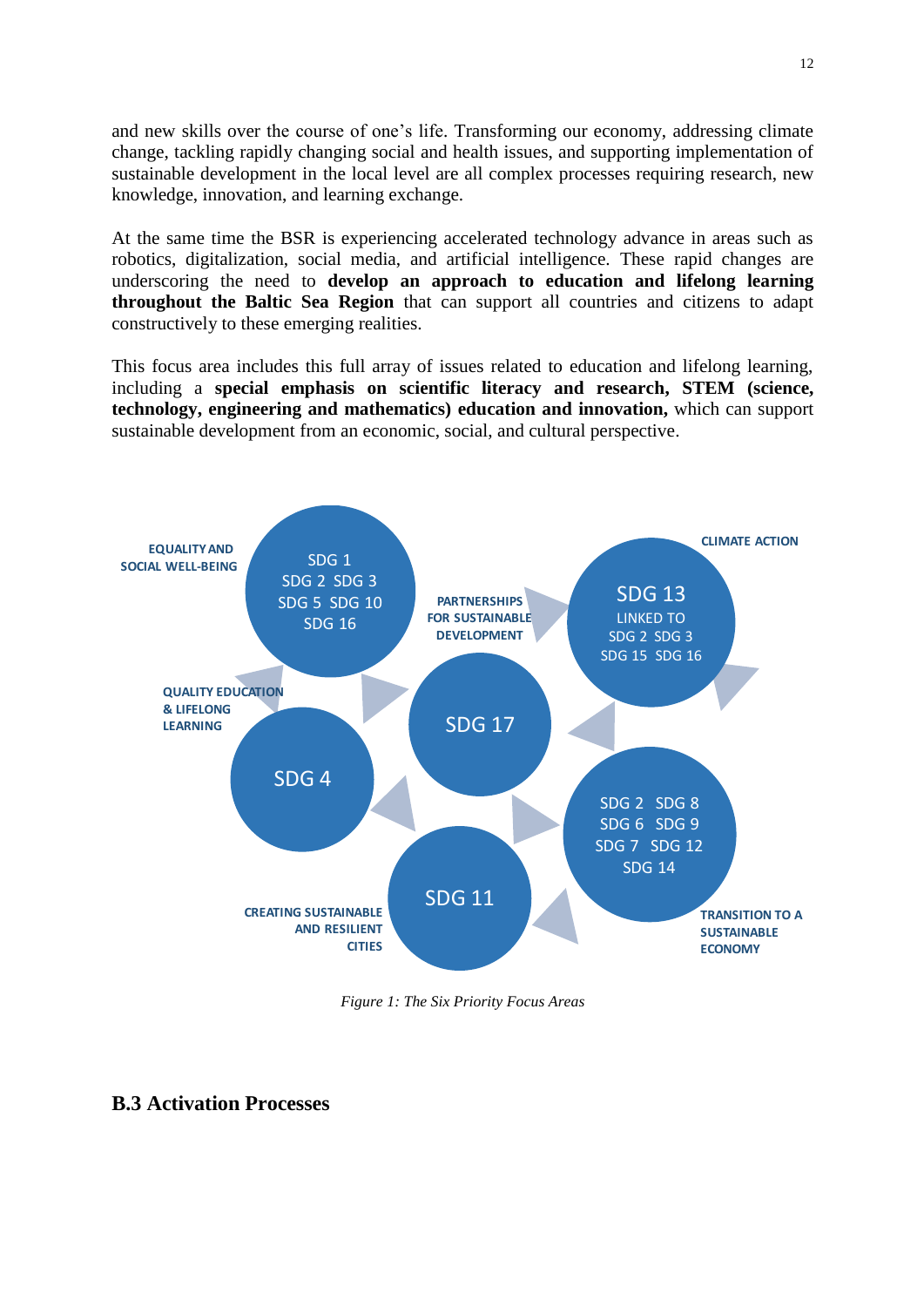The six priority focus areas above define the content of the work to be pursued. To advance progress in those areas, a set of six *activation processes* — voluntary and non-binding tools will be promoted as part of this Baltic 2030 Action Plan.

The intent of these activation processes is also to support the national implementation of the SDGs by catalyzing increased engagement on sustainable development across, sectors, geographic levels, and stakeholder groups, acknowledging the need to engage with youth. The specific recommended actions within each activation process, including *inter alia* the roles of ministries and sectoral platforms, will be described in future implementation discussions.

The activation processes are:

#### *1. Establishing the 2030 Agenda as a Regional Framework for transformative change towards Sustainable Development*

This activation process involves focusing greater regional attention on the 2030 Agenda and SDGs themselves, promoting adoption of the common vision, and related communications and facilitation work. The aim of this process is to broaden general awareness of, and deepen commitment to, the 2030 Agenda and the SDGs, so that they become the common reference point for all collaborative development activity in the Baltic Sea Region.

#### *2. Stimulating Private-Science Networking and Engagement in Key Sectors*

Private sector and research sector actors, among others, are expected to drive many of the changes that are required to achieve the 2030 Agenda, both as participants in multi-stakeholder partnerships, and within their own operations. Activating the private sector involves catalyzing discussion and action in regional platforms and dialogues with the aim of accelerating work on the "green economy," "circular and bio-based economy," "blue economy," "silver economy" and similar development processes that can advance the overall transition to a sustainable economy. Activating the research sector involves stimulating greater pan-Baltic exchange on research topics related to the focus areas, as well as facilitating the linkages between research and private sector development at the macro-regional level. Acting as a catalyst to generate activities of these kinds — through hosting seminars and workshops or facilitating online information exchange — represents a critical need and an opportunity for the Baltic 2030 process to add significant value to the Baltic Sea Region.<sup>4</sup>

#### *3. Promoting the Engagement of the Education Sector*

1

Education has been universally identified as an essential element for regional success. The Baltic Sea Region has eminent institutions for pan-Baltic networking on education and sustainable development, but there is a need for increased networking activity related to vocational education, professional training, and other dimensions of lifelong learning. Activation processes organized under the Baltic 2030 Action Plan should work to lift the visibility of existing initiatives and link them more effectively to other processes, such as private sector initiatives linked to activation process 2 above. The Baltic Sea Region also needs

*<sup>4</sup> As an important background document for stimulating additional private sector engagement, see the report of the global Business Commission on Sustainable Development, "Better Business, Better World" (January 2017), which has identified over USD 12 trillion in business opportunity that would result from pursuing the implementation of the SDGs in the private sector.*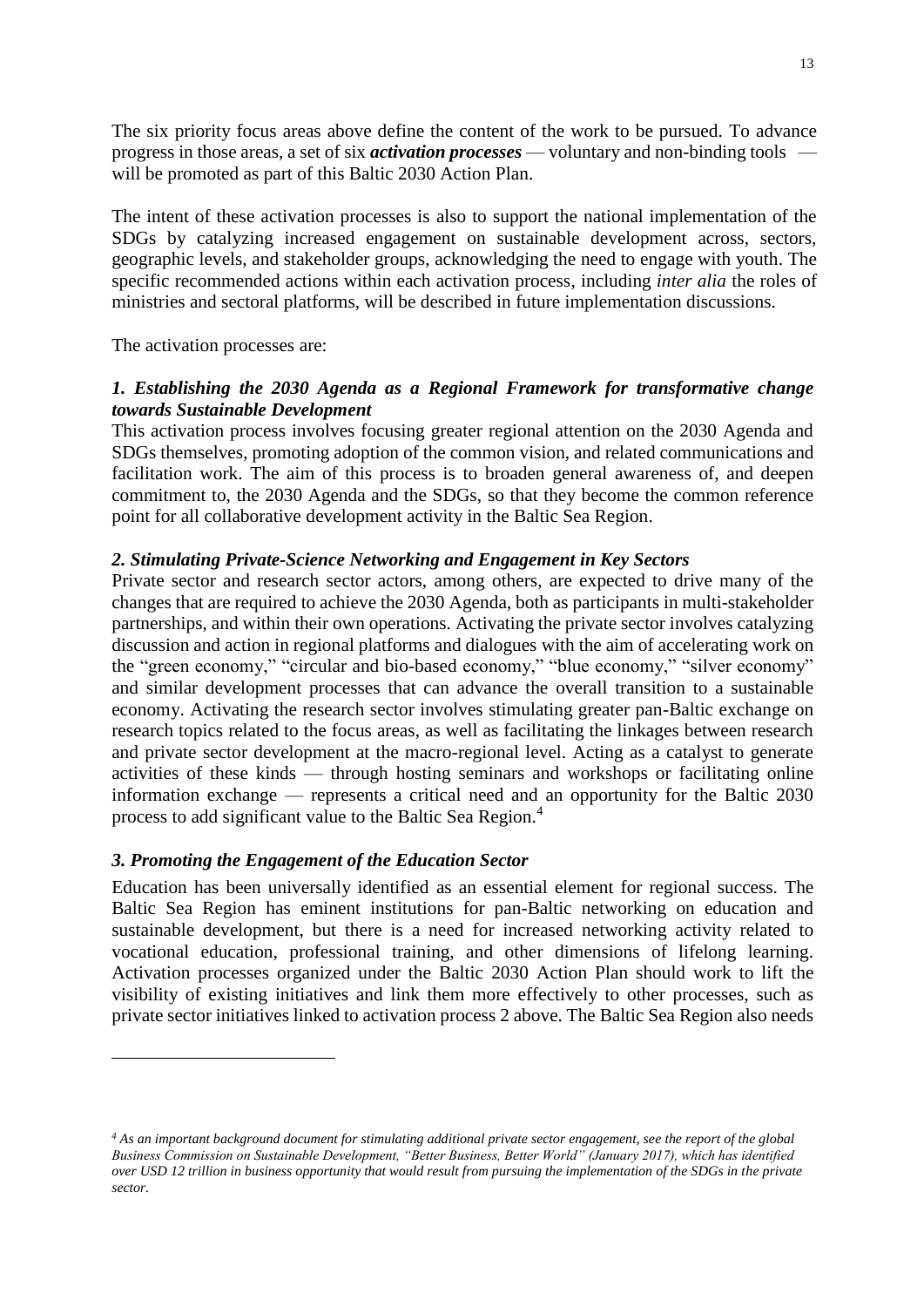to stimulate the creation of new partnerships and processes to amplify and accelerate the development of quality education for sustainable development.

#### *4. Empowering Civil Society to Amplify Innovation and Action*

Civil society organizations in the Baltic Sea Region are relatively active on the SDGs, but there is a need for greater collaborative activity focused on civil society itself — in all its forms, from formal non-governmental organizations to small community groups — as a key actor for realizing regional sustainable development aims. Existing processes that aim to network civil society in the BSR could be encouraged and strengthened in their efforts to mobilize themselves, so that they can be more effective contributors to the Baltic Sea Region by promoting societal engagement, stimulating innovation, contributing to research efforts, and helping to bring social transformation efforts to scale.

#### *5. Addressing Demographic Shifts with Creative Initiatives*

Demographic changes such as the BSR's aging population, the dwindling of its population in some countries' rural regions and smaller cities, and the recent influx of migrants from central Asia, Africa and the Middle East are issues that dominate policy discussion in the BSR. The Baltic 2030 process could explore opportunities to address these issues constructively and creatively, with an aim towards linking activity on these issues to SDG outcomes, with a more integrated, innovative, and transformative approach.

#### *6. Facilitating and Monitoring Regional Partnership for Sustainable Development*

A core need identified by essentially all stakeholders and observers of sustainable development processes in the Baltic Sea Region is enhanced cooperation, and partnership. The Baltic 2030 process should facilitate — through communications, digital tools and platforms, as well as live events — the formation and strengthening of partnership activities among stakeholder groups.<sup>5</sup>

# **C. Implementation and Monitoring**

1

The Baltic 2030 Action Plan is a general call for all countries and all actors in the BSR to work together and a recommendation to take initiative to help realize a common vision of sustainable development in the Baltic Sea Region, grounded in the global agreement on the 2030 Agenda. This Action Plan offers a framework to support macro-regional, national, and sub-regional implementation of the 2030 Agenda 2030.

Implementation of the Action Plan relies on the contributions and actions of countries, citiessub-regions, business and BSR stakeholders and networks. The implementation process will not attempt to monitor national level implementation of the 2030 Agenda, which remains a national responsibility; neither does it require additional reporting from the countries.

Monitoring and follow-up of the Baltic 2030 Action Plan would seek to document, in both quantitative and qualitative terms, how widely the Action Plan has been adopted and used and

*<sup>5</sup> There are models for this type of activation process at the global level, such as the partnership platform of UNDESA, and at the national level; but there is no regional platform currently fulfilling this function in the BSR.*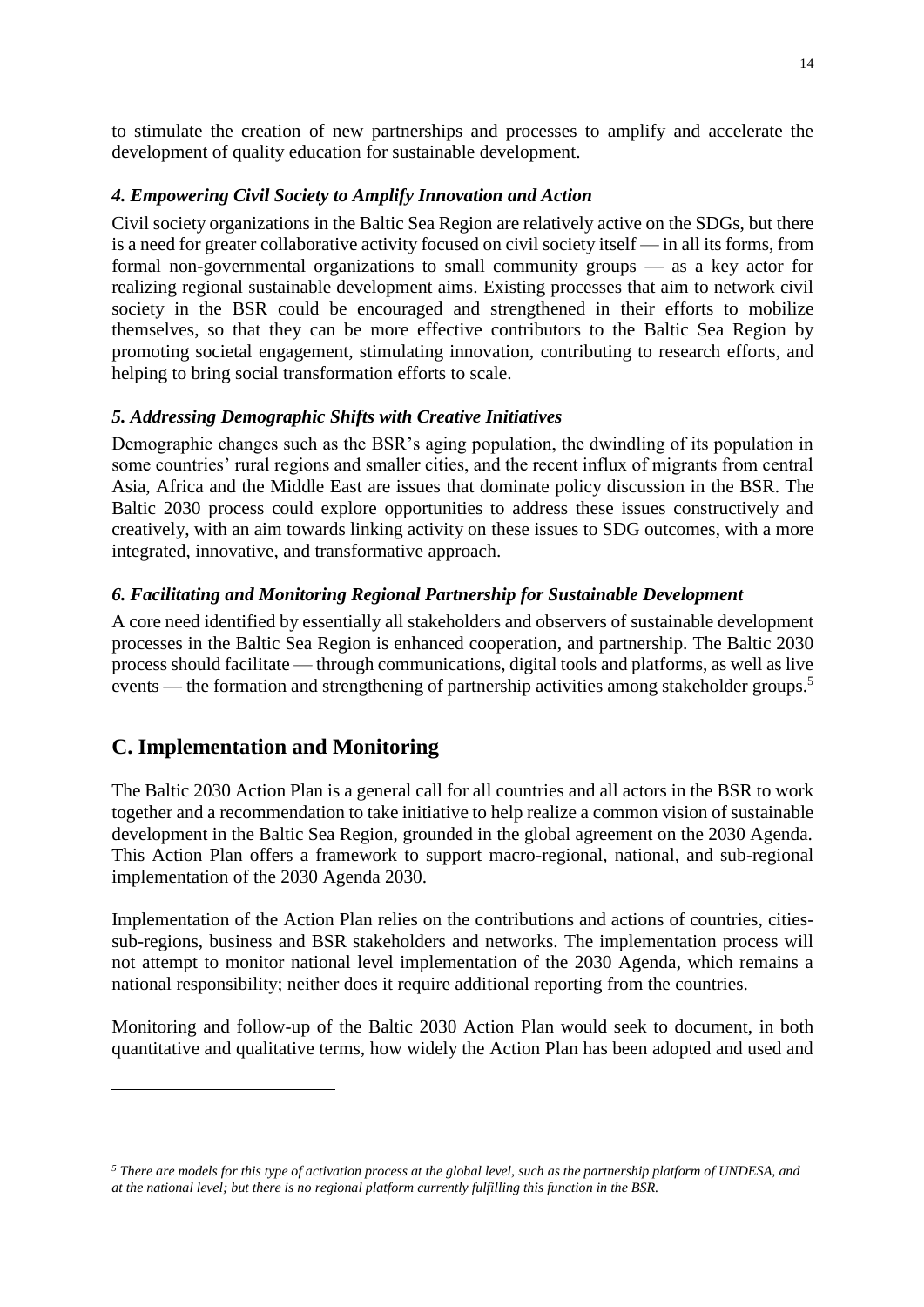what new regional partnerships and initiatives it has stimulated. It would also review the content and structure of the Baltic 2030 Action Plan itself, to see whether it should be amended to respond to emerging issues and conditions; and it would communicate the need for such amendments to the CBSS member states for subsequent approval. This could also be done in alignment with the thematic focus areas of the High Level Political Forum (HLPF) at the United Nations and Regional Forum on Sustainable Development, drawing on the Voluntary National Reports of CBSS member states.

In addition, the CBSS EGSD will take responsibility for the following, provided resources are available:

- **Elaborating and setting in motion an Implementation Process** as a supplement to this Action Plan that will encourage all stakeholders to engage and take responsibility for realizing the vision of sustainable development in the Baltic Sea Region. (See Annex 1.) As part of an Implementation Process, the EGSD will create a process for identifying partnerships and initiatives and formally recognizing them as contributing to Baltic 2030 and to present the results to the CSO and society at large on a regular basis.
- **Convening meetings, forums, seminars and other events**, both live and digitally mediated, that address the priority focus areas in line with the Chair's and the EGSD's priorities<sup>6</sup> and that stimulate the engagement of stakeholders in the six activation processes.
- **Communicating the Baltic 2030 Action Plan** as widely as possible, and developing communications tools — such as a web-based collaborative learning platform— that can support the activation processes, and stimulate stakeholder activity to realize the Baltic 2030 common vision by sharing knowledge and best practices, recognizing initiatives and achievements, and diffusing success stories.

<u>.</u>

*<sup>6</sup> The Mandate of the CBSS Expert Group on Sustainable Development stipulates the following focus areas: sustainability governance on macroregional level; mitigation of and adaptation to climate change; sustainable urban development; sustainable consumption and production; environmental education and outreach.*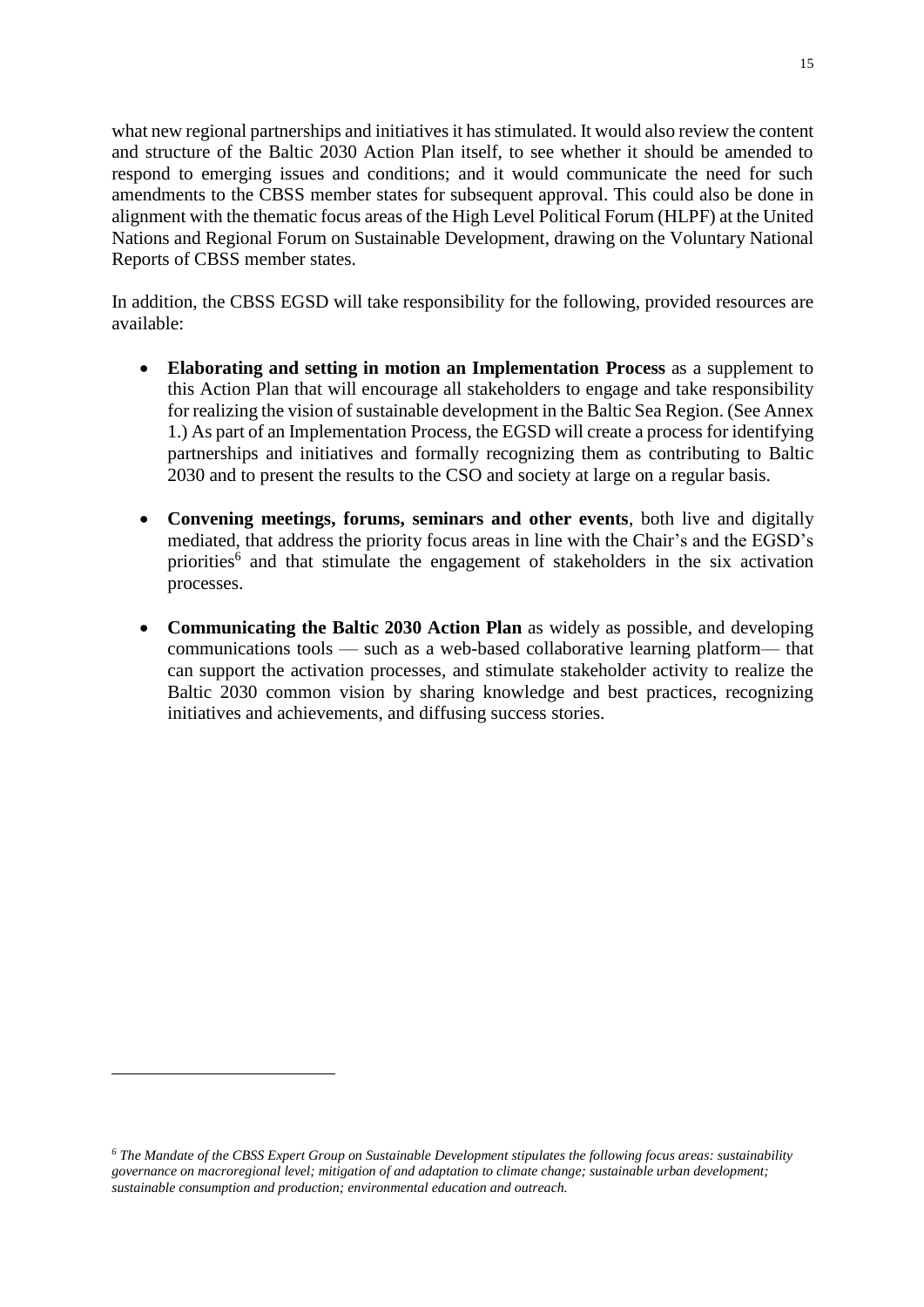# **Annex 1. Developing an Implementation Process**

When developing the Implementation Process for the Baltic 2030 Action Plan, one should bear in mind that the Action Plan is intended to stimulate the engagement of all regional stakeholders, while promoting an integrated understanding of sustainable development.

The following table illustrates the relationship between the 2030 Agenda, the common vision, the six priority focus areas, and the six activation processes*.* The relationships are further illustrated on the following page in Figure 2.

Note that:

- The activation processes can address more than one priority focus area. Cross-cutting partnerships and initiatives are encouraged.
- Implementation actions are not limited to those undertaken by the EGSD, but are inclusive of actions taken by other actors in the Baltic Sea Region.



*Table 1: Initial planning matrix and Implementation Framework for the Baltic 2030 Action Plan*